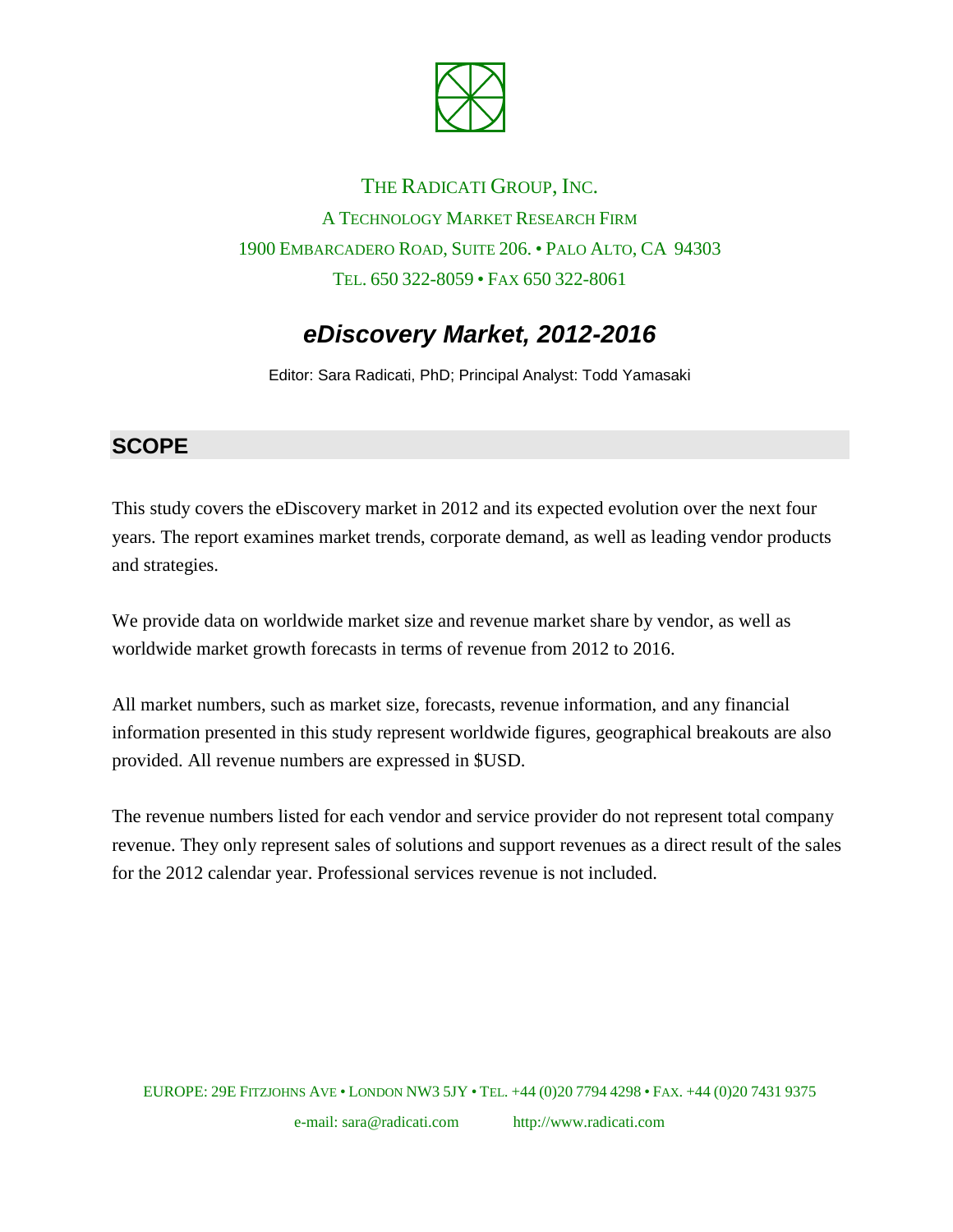### **METHODOLOGY**

The information and analysis in this report is based on primary research conducted by The Radicati Group, Inc. in 2012. It consists of information collected from vendors, and corporate users via on-going interviews and surveys.

Secondary research sources have also been used, where appropriate, to cross-check the information collected. These include company annual reports and market size information from various related market segments of the computer industry.

#### **EXECUTIVE SUMMARY**

- Electronic Discovery, or **eDiscovery**, solutions enable organizations to identify, preserve, collect, process, review, analyze, and produce enterprise data. The eDiscovery process enables businesses to satisfy their corporate compliance, retention records, internal investigation, and legal discovery requirements. Data can be collected from various corporate repositories and can include: email, text documents, images, databases, audio files, web sites, computer applications, and more.
- Who uses eDiscovery solutions:
	- o *Attorneys and Legal Supervisors* law firms and their attorneys rely on eDiscovery in response to litigation.
	- o *Investigators and Compliance Officers* government and regulatory agencies rely on eDiscovery during regulatory audits and investigations.
	- o *Legal and IT Departments of Corporations* –organizations and their legal and IT departments rely on eDiscovery during internal investigations relating to human resources and corporate policies.
- Recently, larger enterprise software vendors have shown the most activity in acquiring smaller eDiscovery vendors in order to provide more well-rounded eDiscovery platforms for their customers. Many of these vendors are also players in Information Governance,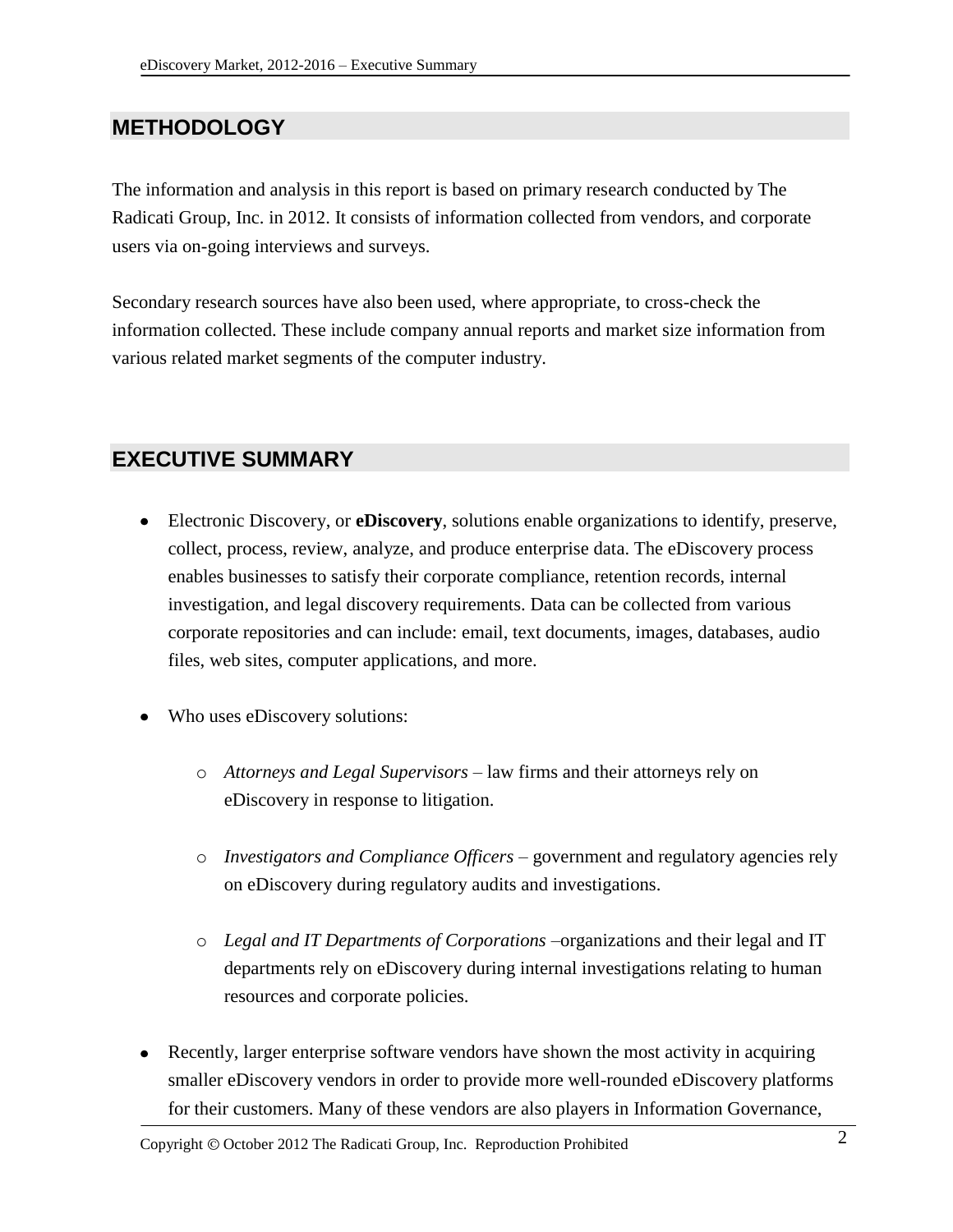and more specifically the archiving market, which has enabled many of them to leverage their current customer bases to further expand their eDiscovery efforts.

- However, there is still great opportunity in this market for smaller vendors that offer more specialized eDiscovery solutions. They are more nimble and offer much quicker release cycles and updates to their services. These smaller vendors have also been big drivers of innovation and provide unique capabilities such as customer driven add-on applications. Customers often cite technological innovation as the key reason they remain satisfied with these vendors and their services.
- A few of the key trends at the forefront of the eDiscovery market include:
	- o *Technology Assisted Review* More vendors have developed and integrated TAR functionality into their review platforms. TAR is being pushed by vendors as a time and cost saving solution that can improve accuracy during the review process. However, many customers have been hesitant to invest in this technology because of a lack of established precedence set forth by judicial bodies and regulators.
	- o *Cloud-based eDiscovery* The growth of cloud-based eDiscovery services has remained strong over the last year. In comparison to their on-premises based counterparts, cloud-based eDiscovery services enable customers to save costs on the transfer of data throughout all stages of the Electronic Discovery Reference Model (EDRM) while also eliminating much of the back-end management and maintenance duties typically associated with an on-premises solution.
- Figure 1, shows the eDiscovery revenue forecast from 2012 to 2016. The eDiscovery market is expected to grow from \$976 million in 2012 to over \$2.3 billion in 2016, representing an average annual growth rate of over 24% over the next four years.